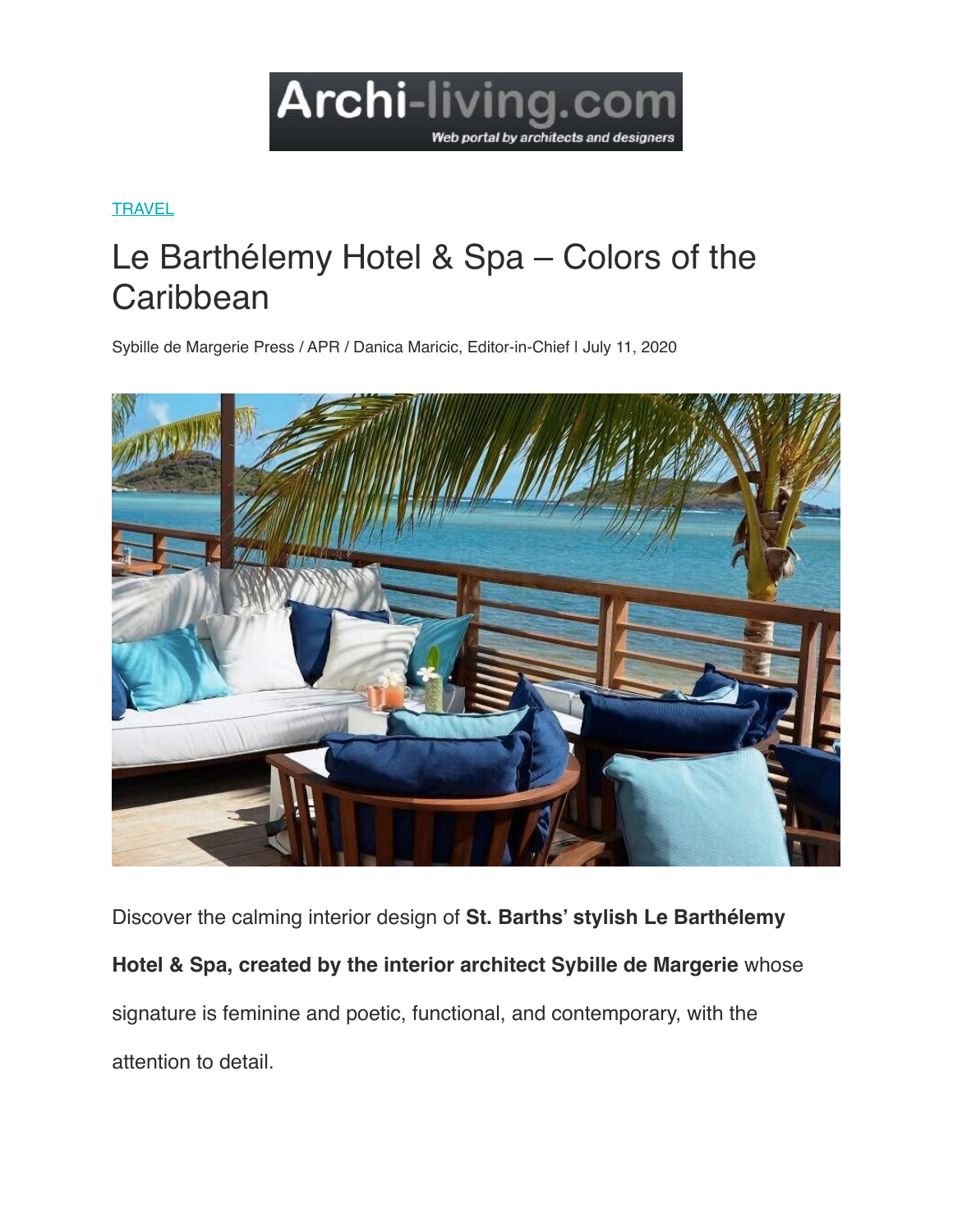

Placed on a crescent-shaped, white-sand beach, Le Barthélemy – St. Barths' 5 star hotel – is a tropical oasis of **relaxed Caribbean calm in Grand Cul-de-Sac**. The designer hotel embraces its chic **Parisian style** while reveling in its beachfront setting with an ocean view, blending bespoke hotel service with genuine tropical island hospitality.

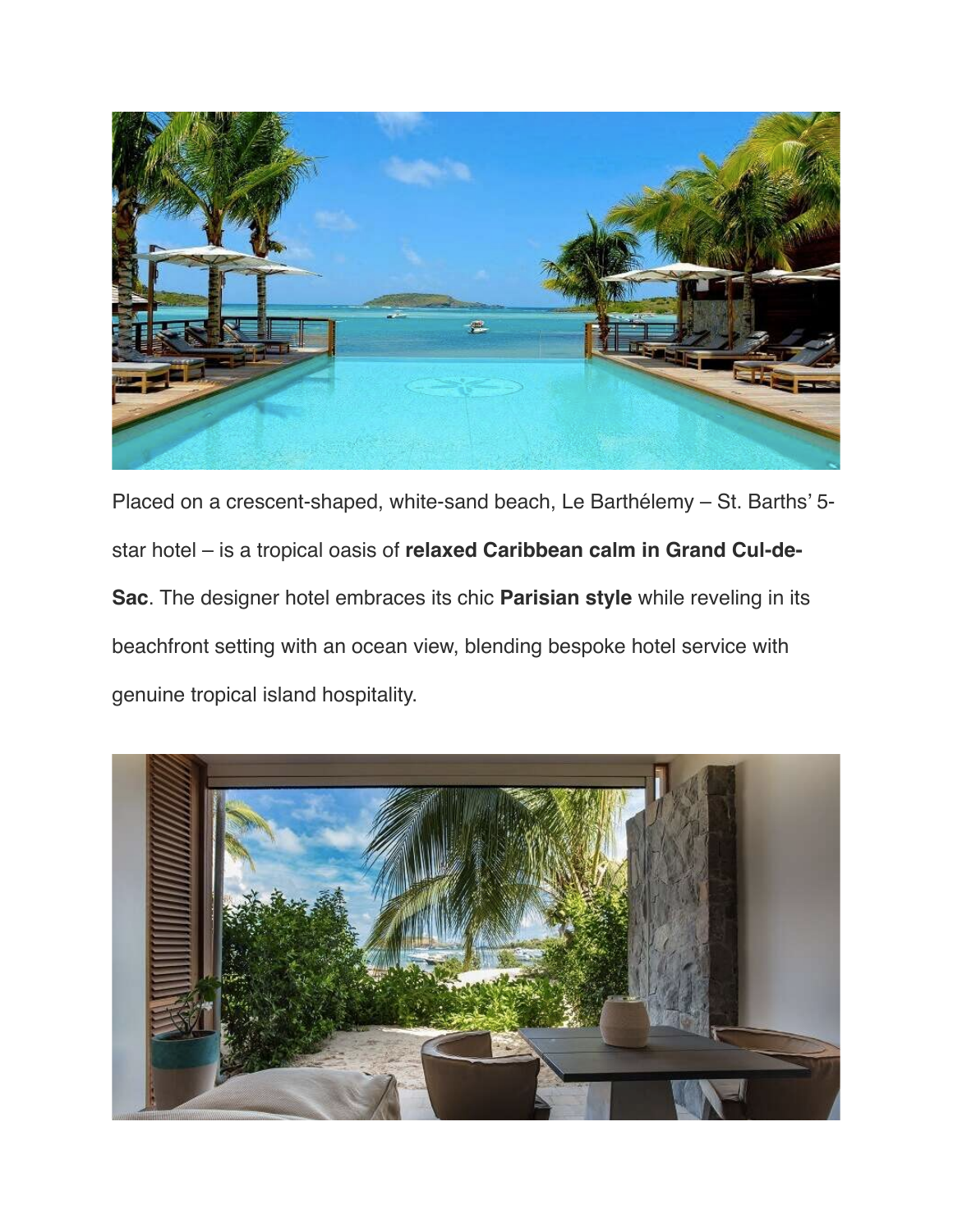**The luxury hotel was designed expressly to blend in with the natural essence of St. Barths island**; harmonious with its surrounding environment, a hospitality product of place, purpose, and time. The interiors were designed by internationally acclaimed interior architect Sybille de Margerie, who has gained recognition for creating beautiful spaces that reflect their particular location and conjure an emotional response.



The French designer's interiors combine contemporary designs with Caribbean authenticity, thus offering relaxing comfort in symbiosis with the tropical environment. **Space and light are clear inspirations: white, blue, and sandy tones, in soft and fresh color palettes, are present in guest rooms and**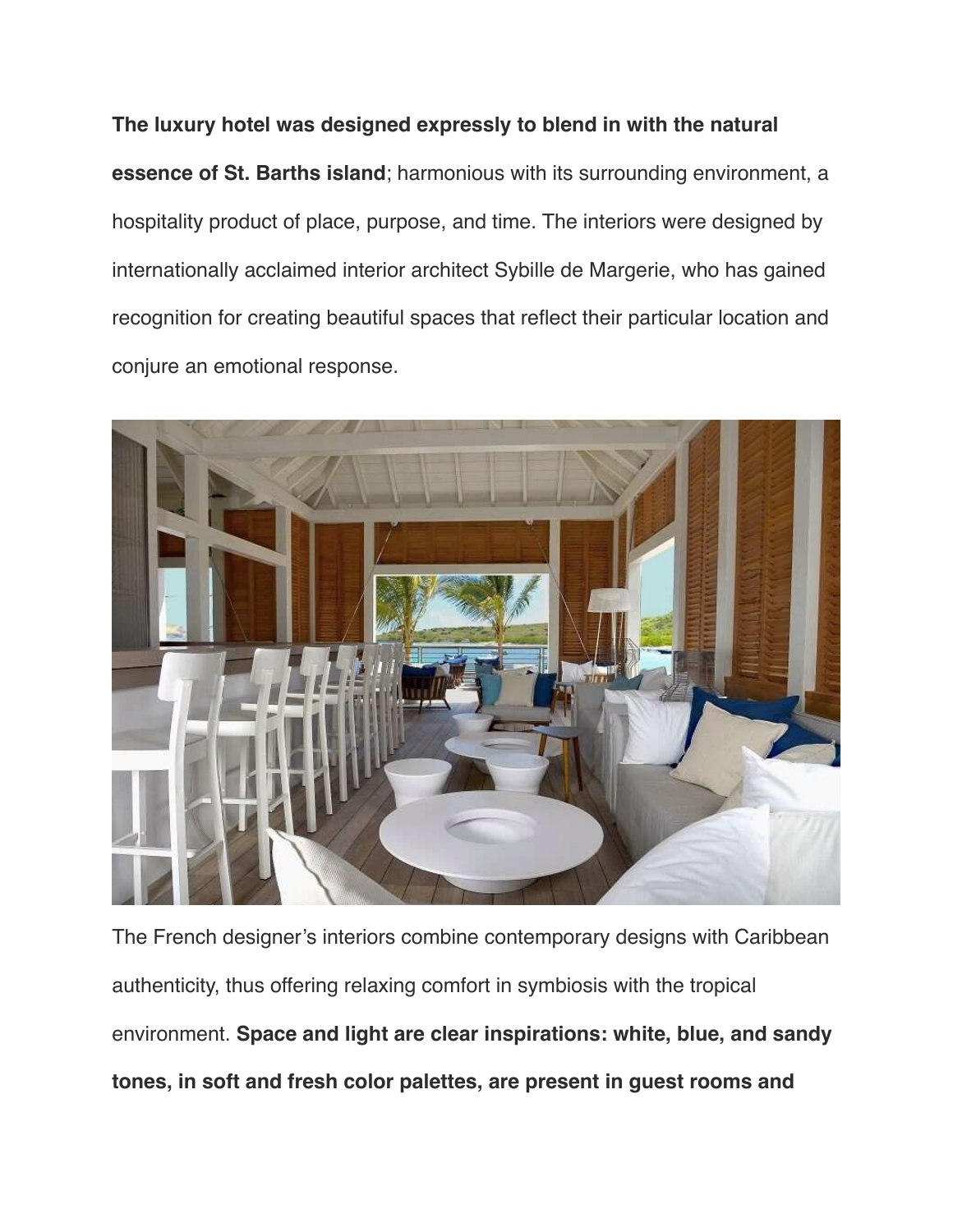**suites, restaurants, terraces**. The atmosphere is light and airy allowing for a smooth circulation between the hotel's principal spaces.



**With the sea and beauty of this Caribbean island as her creative inspiration, Sybille de Margerie's indoor spaces** are understated yet supremely luxurious and create a serene atmosphere. **The décor is comprised of natural materials and artistic touches** such as resin coral, blown glass sculptures which are all testaments to the island's French pedigree and Caribbean soul. **Sculptures by artist Tzuri Gueta and delicate accessories by Gilles Caffier evoke the great diversity of the island's corals**.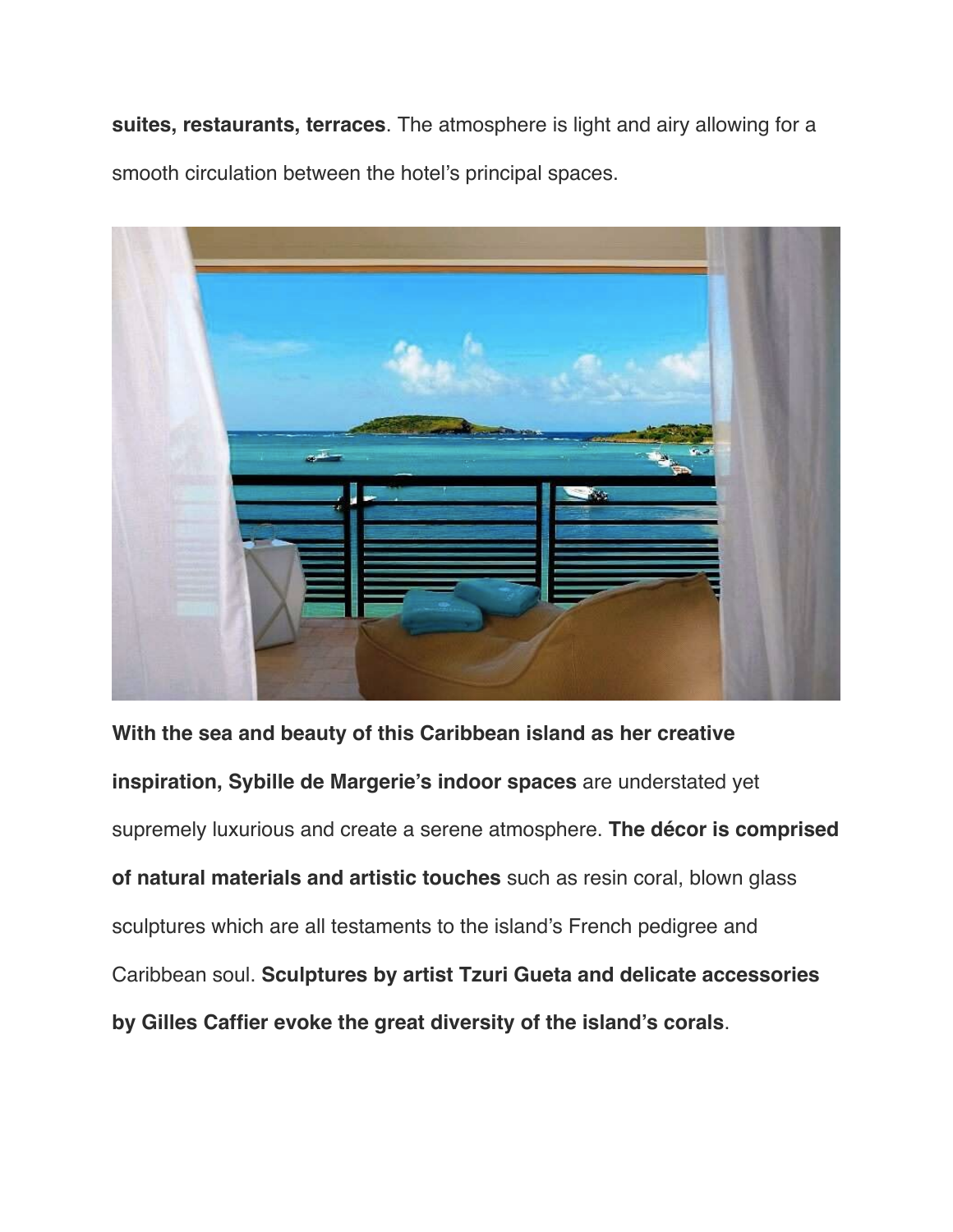

With **guestrooms** either overlooking the **blueness of the ocean** or the **greenness of the garden**, the interior architect offers a contrast between a **refreshing turquoise color palette for rooms with a sea view and a joyful fuchsia harmony for those facing the garden.**

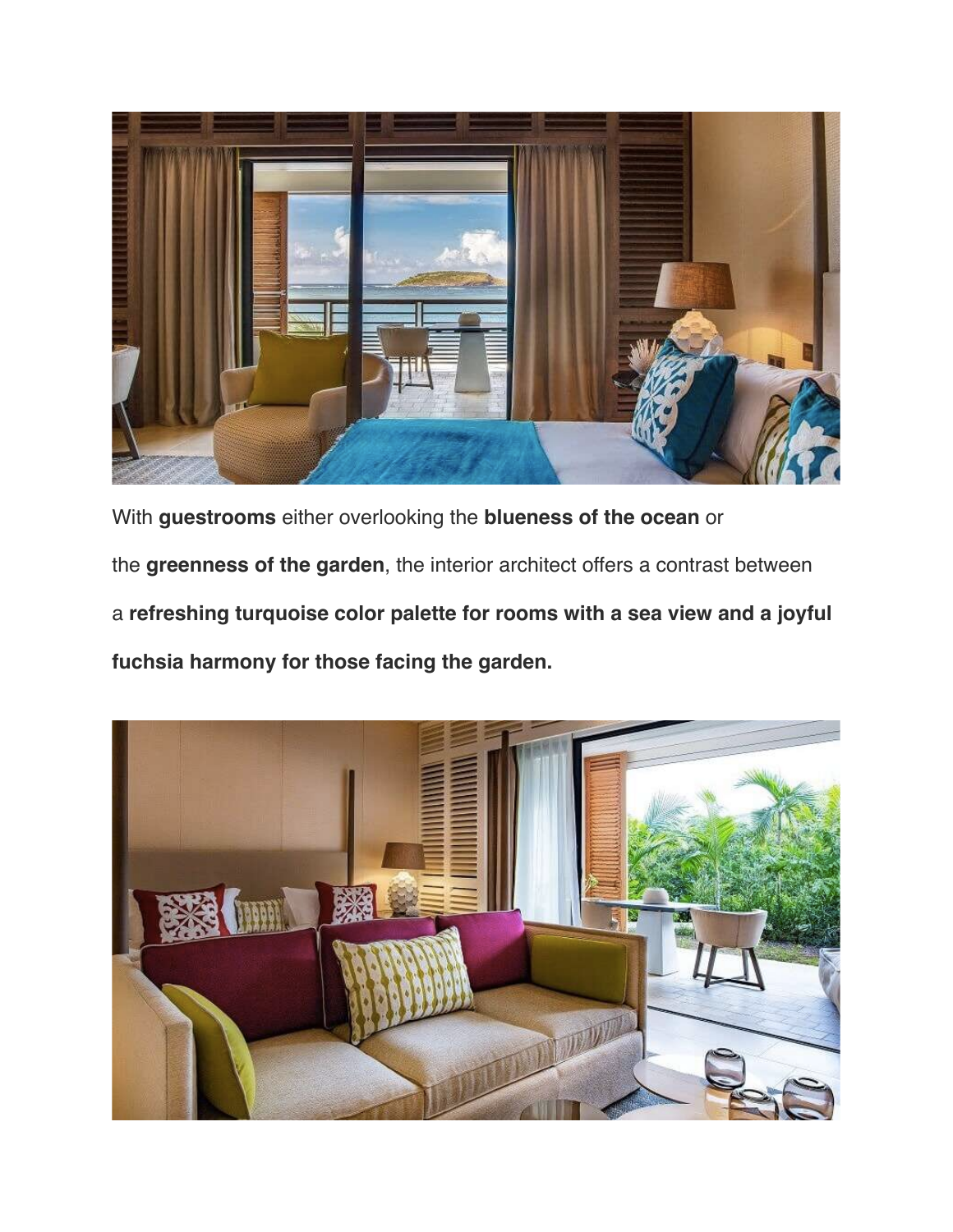**The wooden shutters** painted in either taupe or white lacquer separate the bedroom and bathroom from the terrace thus offering guests the option for complete privacy or an extraordinary view of the surrounding area.

The Thala stone flooring complements the headboards in woven straw, while the high ceilings give each **hotel room** volume and space conducive to comfort and relaxation. The glass pendant lights are made by Wonderglass and inspired by fishing rod caps, while the resin coral sculptures remind us of the vast diversity of coral species on this tropical island. Driftwood logs serve as side tables, the coffee tables are from Pouenat and the day beds on the terraces are made by the prestigious Italian designer brand Paola Lenti. Finally, the embroidered cushions take their graphic motifs from the iconic white railings seen on the houses in Gustavia, the capital of the island of Saint Barthélemy.

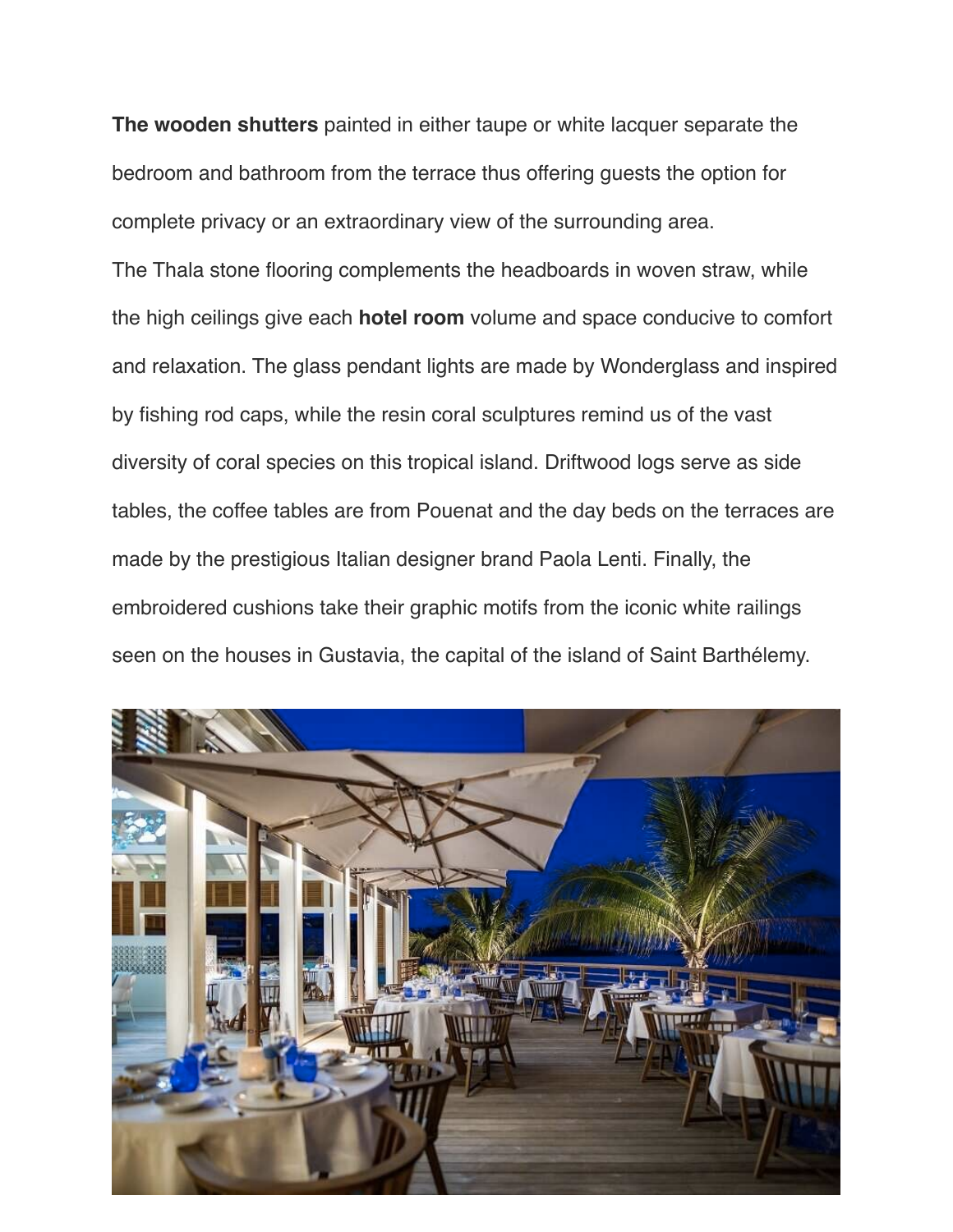**For the lobby decoration, Sybille de Margerie was inspired by one of the traditional creative crafts on the island: the braiding of palm leaves by the women of the Corossol village to make hats**. There is a clear nod to this technique as, on the wall of brushed and bleached wood, one can find panels covered with braided straw fabric linking the design of the three common spaces: lobby, bar, and restaurant.



The French designer's **restaurant interiors reflect executive chef William Girard and his inventive blend of island-inspired and French cuisine superbly**: the white painted wooden frame supports an immense suspension of a shoal of glassfish inspired by the richness of the underwater fauna in St.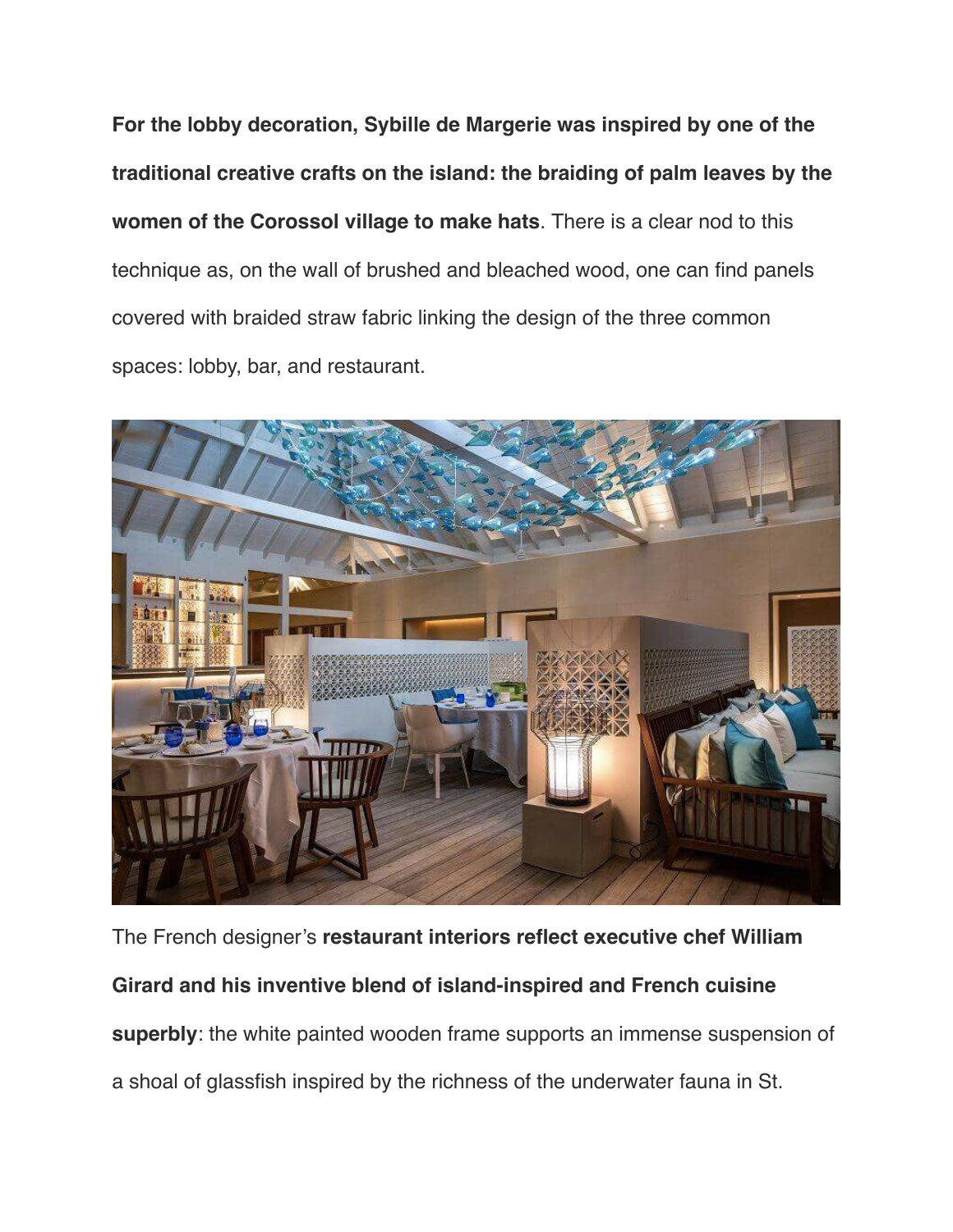Barths. The coffee-colored marble stone, **furniture designed by Christophe Delcourt** and colored glassfish chandelier all combine to create a stylish and soothing restaurant design.



**'Le Spa' at Le Barthélemy Hotel & Spa is an invitation to unwind, peaceful space of well-being and relaxation**. For its decoration, the interior architect has drawn inspiration from the extraordinary coastal environment of this lovely Caribbean island. The floor is in textured white porcelain stoneware with a wet sand effect, the patinated walls with inlaid sand flakes, and a wooden scale, which all combine to create a **refreshing marine-inspired environment. A**